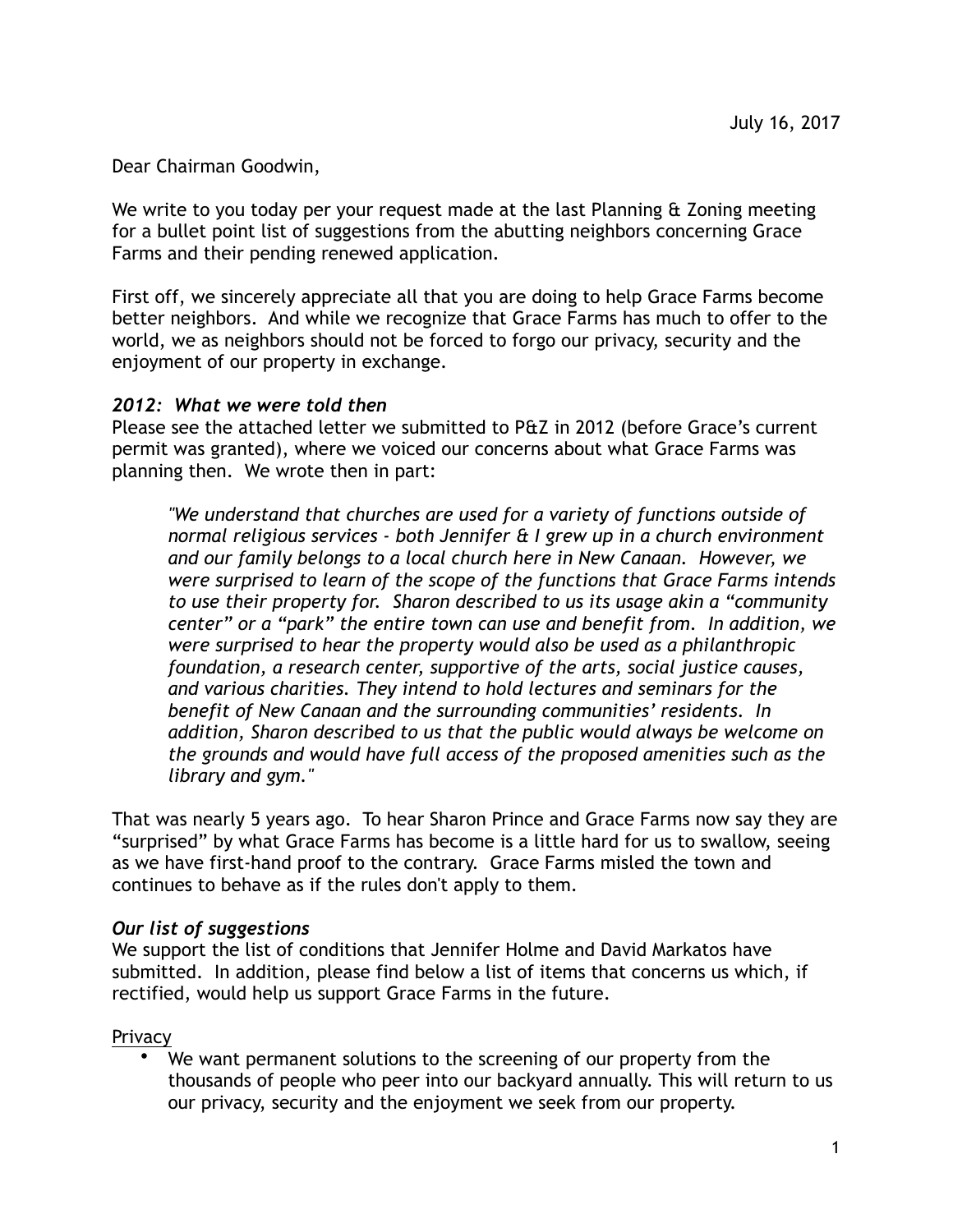- We have met with Grace Farms several times on this issue, and ultimately had to reject their proposed solutions as unacceptable for the reasons we submitted in previous letters.
- Grace Farms has acknowledged our property will be a challenge to screen. However, that does not make it acceptable for no action to be taken.
- To this day, Grace Farms has never planted a single tree for our benefit.
- We support their proposal before Inland Wetlands Commission to plant trees near our property. We don't believe it is a sincere effort, as it will take a lifetime for the trees to mature, but we want and deserve some type of screening. *(See attached image to better understand how ineffective this proposed screening solution is as it stands.)*

# Buffer Zone

- We support the idea of a 250 foot buffer zone from our property line.
	- $\circ$  This will help us to not feel the constant threat of what Grace Farms will do next.
		- **EXA** Grace Farm's original walking trail was less than 50 feet from our property line, a bench was installed 150 feet from us, and a footbridge 175 from us. All of these features just drew people closer and closer to us.

# Walking Trails

- We believe the only fair and permanent solution is to keep the walking trails east of the stream closed.
	- o We are grateful that Steve Palmer temporarily closed these trails, and have realized in their absence what a difference it is has made in our lives.
- We believe a solid fence along the outer edge of any trail that runs along the stream will prevent people from passing into this buffer zone.
- We are rational people. We were aghast the first time people on Grace Farm's trail waved at us on our property. We then made time to walk the trail ourselves to see how much of our property could actually be seen before objecting. We were very upset to see that everything we hold dear: the entire back of our house, driveway, backyard, and patio — every place our children play — are all completely exposed to the thousands of people who frequent Grace Farms. Keeping the trail east of the stream closed provides us privacy from the proximity of strangers. The people on the trail are not our neighbors nor should they be afforded the ability to peer into our lives, making us feel like animals in a zoo.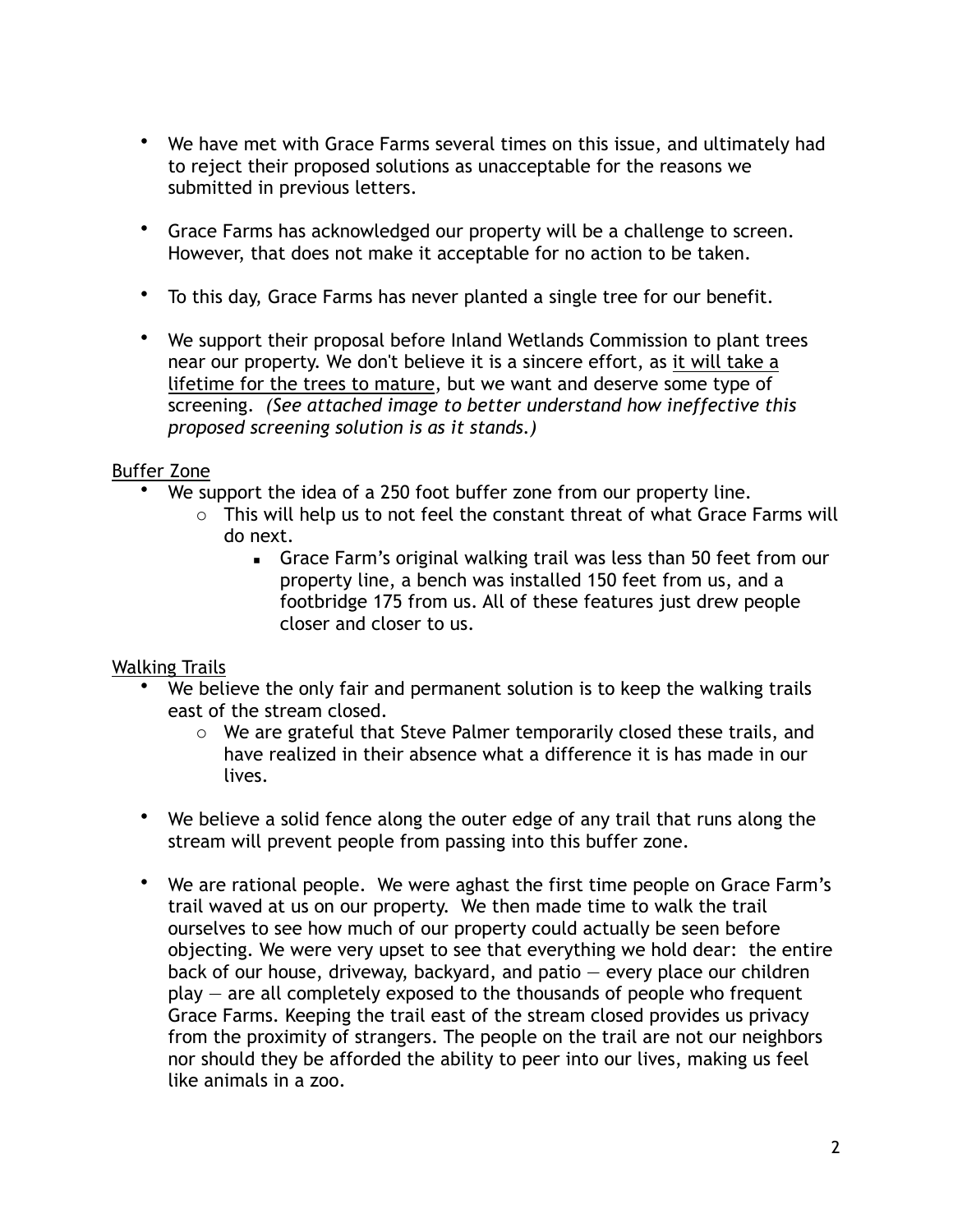• Our neighbors (Tim Curt/Dona Bissonnette) have proposed moving the trail away from their property, which we support. However we take issue with their proposal that the trail comes directly down the hill from the gym towards our property.

## Lighting

- We seek permanent lighting solutions, not ones that rely on us to enforce.
- We also believe their lighting plan needs to be clear and straightforward. No interior lights at dusk year round, for example.
- We propose trees to break up our view of it that, at the very least, dot their meadow so we don't have to rely on human compliance.
- Special attention needs to be paid to the timeframe of October 15-June 15 when our trees have lost their leaves and we no longer have any screening.
- Grace Farm's building is a massive glass structure that looms over our horizon and, at times, glows all night long. It is akin to overlooking a shopping mall with it's movie theater, restaurant, gift shop, gym, parties, etc. None of this is expected nor acceptable in residential four acre zoning in New Canaan.

## Public Park

- Grace Farms should not be a public park. It should be limited to people who are registered ahead of time, for specific events being held there.
- We do not feel safe having their expansive property open to the general public. It detracts from our family's sense of well-being.

#### Principal Use

- We believe that a single principal use (whatever that may be) should be selected for Grace Farms.
- It should be made clear what the property is being used for and by whom.

#### Enforcement

- We support the hiring of an independent monitor who can regulate activities at Grace Farms as well as handle any neighbors' concerns that arise.
	- o We have already lived for years without any enforcement whatsoever at Grace Farms.
	- o Grace Farms has a history of not working with the neighbors as well as not being open and honest with neighbors or the town.
	- o Our concerns will continue indefinitely.
		- *Examples*: